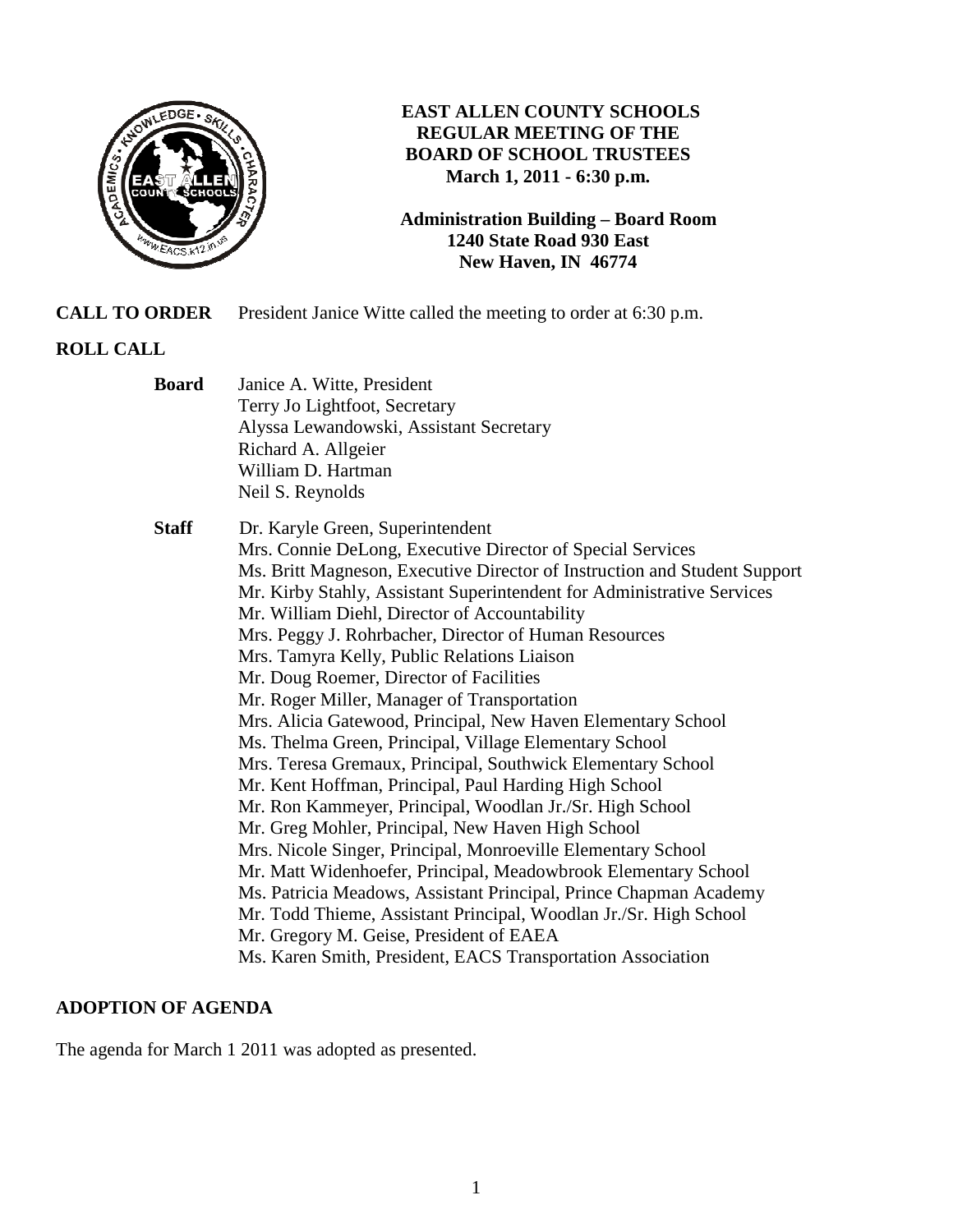### **RECOGNITIONS**

**Name** Topic **Name** Topic Elijah Ashanti, Isarael Ashanti, Jeremiah Brabson, Village Elementary School STAR Students Corey Chapman, Kayla Davis, Olivia Davis, Shanya Dupree-Smith, Nigel Greer-Bond, Evelyn Gutierrez, Nizrea Johnson, Tyrea Johnson, Anyah Jones, Javarious Jones, Jovonta Jones, Karl Jones, Terrance Martin, Undra McDowell, Tionna Rogan, Akira Seals –Perkins, Coreon Williams

#### **HEARING OF VISITORS**

Public input was taken in a small group setting with an opportunity to have meaningful dialogue with members of the Board of School Trustees. Administrators took notes which were summarized at the end of public input for the Board to hear and were sent to all Board members for perusal.

**APPROVAL OF MINUTES:** February 11, 2001 Executive Session February 15, 2011 Regular Meeting February 15, 2011 Excerpts From Minutes (Refund Resolution)

#### **INFORMATION ITEMS**

Review of Annual Reports For: -Demographics (Housing Trends/Enrollment) -Facilities

#### **SUPERINTENDENT COMMUNICATIONS**

| S <sub>p</sub> e <sub>aker(s)</sub> | <b>Subject</b>                                |
|-------------------------------------|-----------------------------------------------|
| Doug Roemer, Kirby Stahly,          | Discussion of Woodlan and Heritage Transition |
| Dr. Karyle Green                    |                                               |

### **ACTION AGENDA**

### **CONSENT MOTION:**

| 11-0301-01 | <b>Approval of Human Resources Report</b>                                                                     |
|------------|---------------------------------------------------------------------------------------------------------------|
| 11-0301-02 | <b>Approval of Financial Reports</b>                                                                          |
| 11-0301-03 | <b>Approval of Meetings and Conferences Requests</b>                                                          |
| 11-0301-04 | Approval of 2011 Bus Purchase From the Central Indiana Educational Services<br><b>Cooperative (CIESC) Bid</b> |
| 11-0301-05 | <b>Approval of 2011 Roofing Bid</b>                                                                           |
| 11-0301-06 | <b>Approval of School Calendar for 2011-12SY</b>                                                              |
|            | Motion: That the Board of School Trustees approve items one through six as presented.                         |
|            |                                                                                                               |

Motion: Lightfoot Second: Allgeier Vote: Aye: 6-0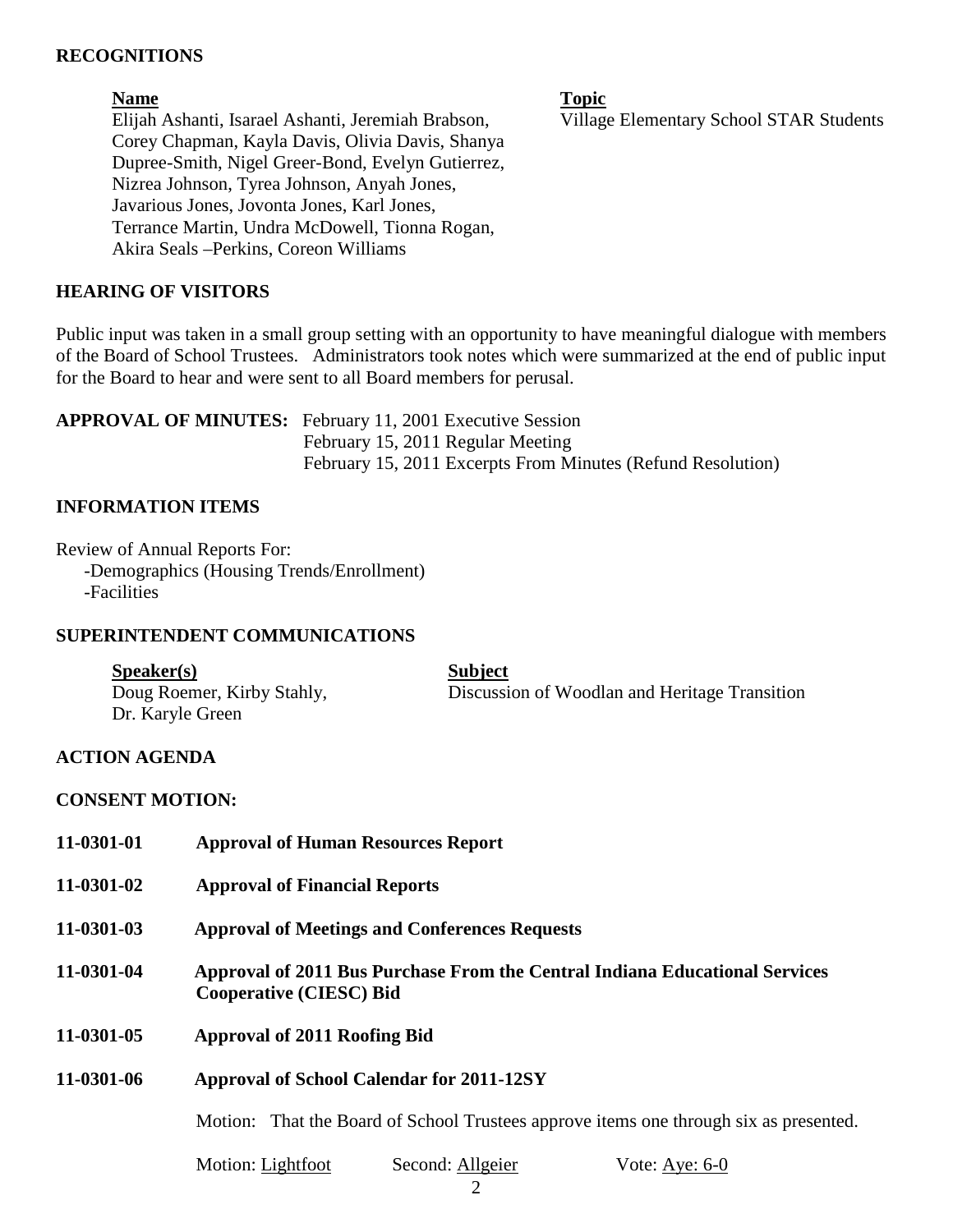**11-0301-07 Approval of Transition Plan for 2011-12SY in Heritage Attendance Area** 

**Motion: That the Board of School Trustees approves the transition plan for the 2011- 12 school year by allowing the transfer of K-6 students in the Heritage attendance area to Hoagland Elementary School.** 

Motion: Hartman Second: Lightfoot

Amendment to the original motion:

**Motion: That the Board of School Trustees approves the transition plan for the 2011-12 school year by allowing** *both Monroeville and Hoagland Elementary Schools to stay open for another year until the Heritage K-12 campus is move-in ready***.** 

Motion: Reynolds Second: Allgeier Vote: Aye: 2-4

 Against: Hartman, Lewandowski, Lightfoot, Witte

Amendment to the original motion:

**Motion: That the Board of School Trustees approves the transition plan for the 2011-12 school year by allowing the transfer of K-6 students in the Heritage attendance area to Hoagland** *Monroeville Elementary School***.** 

Motion: Lightfoot Second: Lewandowski Vote: Aye: 2-4

 Against: Allgeier, Hartman, Reynolds, Witte

**Original Motion on the floor: That the Board of School Trustees approves the transition plan for the 2011-12 school year by allowing the transfer of K-6 students in the Heritage attendance area to Hoagland Elementary School.** 

> Vote: Aye: 4-2 Against: Allgeier, Reynolds

**11-0301-08 Approval of Transition Plan for 2011-12SY in Woodlan Attendance Area**

**Motion: That the Board of School Trustees approves the transition plan for the 2011-12 school year by allowing the transfer of K-3 students in the Woodlan attendance area to Woodburn Elementary School and the 4-6 students to the Woodlan Jr./Sr. HS campus.**

Motion: Reynolds Second: Hartman

Amendment to original motion:

**Motion: That the Board of School Trustees approves the transition plan for the 2011-12 school year by allowing the transfer of K-3 students in the Woodlan attendance area to Woodburn** *Harlan* **Elementary School and the 4-6 students to the Woodlan Jr./Sr. HS campus.**

Motion: Allgeier Second: Lightfoot Vote: Aye: 3-3

Against: Hartman, Lewandowski, Witte